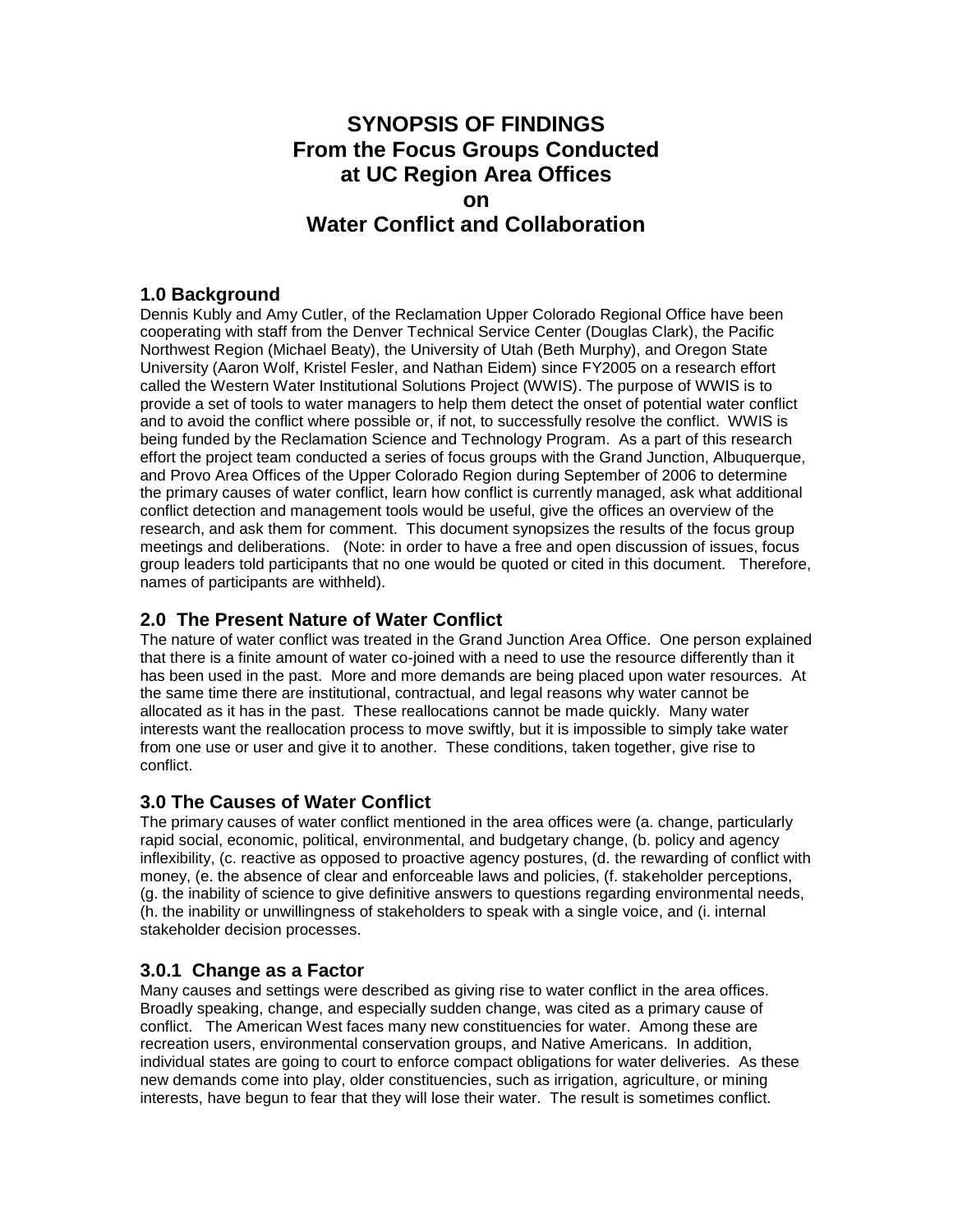Budgetary changes, new legislation, an interstate lawsuit, new policy directions, and changes of that sort can also provide new settings for conflict as some constituencies gain while others potentially lose. Most of the above were viewed as external causes of conflict. But other external realities could also impinge on an area office and cause conflict. Among these might be drought, an aggressive invasive species, climate change, or other natural calamities. Changes wrought from external sources were generally viewed as more likely to cause conflict than internal change.

#### **3.0.2 The Limitations of Science as a Factor**

The limits of science were given as other potential causes of conflict. In particular, water managers, of course, need scientists to give them information on the capacity of the natural system to adapt to changes in the changing amount of water that is available. For instance, what exact flows at what times of year does an endangered fish really require? Would an additional 5 cfs make a difference to an endangered fish, for example? Unfortunately, scientists may either have differing opinions about the amount of water a fish requires, or simply may not know. One person in the Grand Junction Office said she wished the fish could talk to the managers and tell them what they needed. In the Albuquerque Office, it was noted that the only thing the scientists seemed to agree on was that the endangered fish needed water. Area office personnel said they could benefit from strategies for dealing with the limits of science and diverging science.

#### **3.0.3 The Perception of Agency Inflexibility as a Factor**

By its very nature government must take into account the needs of many diverse constituencies. For this reason, decision-makers are often caught in the middle of conflicts. Since it is a Reclamation manager's responsibility, for instance, to both protect the natural environment and to deliver water, an individual manager may be caught in the middle of conflicts between endangered fish advocates and water users. Inevitably, decisions must be made and occasionally some constituencies will not be completely happy. For instance, it was noted that some water users have accused managers of "caring more about the fish than the people". Rightly or wrongly, charges of agency inflexibility can occur in such instances, and a stakeholder's perception of agency inflexibility can result in conflict. In other words, if an agency is perceived in the public's eyes as too rigidly enforcing a law or policy, i.e. "ramming it down the public's throat", conflict can occur. One respondent felt that agencies can sometimes look for ways to accommodate varying interests in the "gray areas of the law" where flexibility exists. For instance, it might be possible both to recover an endangered fish and continue water development. A rigid agency stance, say, "any water diversion will endanger the fish" can result in conflict. In a similar vein, the values of a particular set of stakeholders can be at odds with the values embodied in the public laws. For instance, one stakeholder's endangered fish might be considered to a "trash fish" by another stakeholder. Thus, varying values can and do result in conflict.

# **3.0.4 Agency Failure to Speak in a Single Voice as a Factor**

The failure of some agencies to speak with a single voice could result in conflict. For instance, one agency in a state government might support an endangered fish while another may support a trout fishery. Trout, of course, are known to prey upon some endangered fish.

# **3.0.5 Rewarding Conflict as a Factor**

There was some feeling that, intentionally or unintentionally, money in government often rewards conflict, while those agencies who avoid conflict are not rewarded. The Klamath Basin received substantial monies, but the Umatilla Basin, which had avoided conflict, was not rewarded. This circumstance was further aggravated by the tendency to pull money away from planning or proactive efforts and funnel it to crisis situations. It would sometimes follow that those issues that the planning or proactive efforts were addressing could themselves fester into crisis or conflict situations.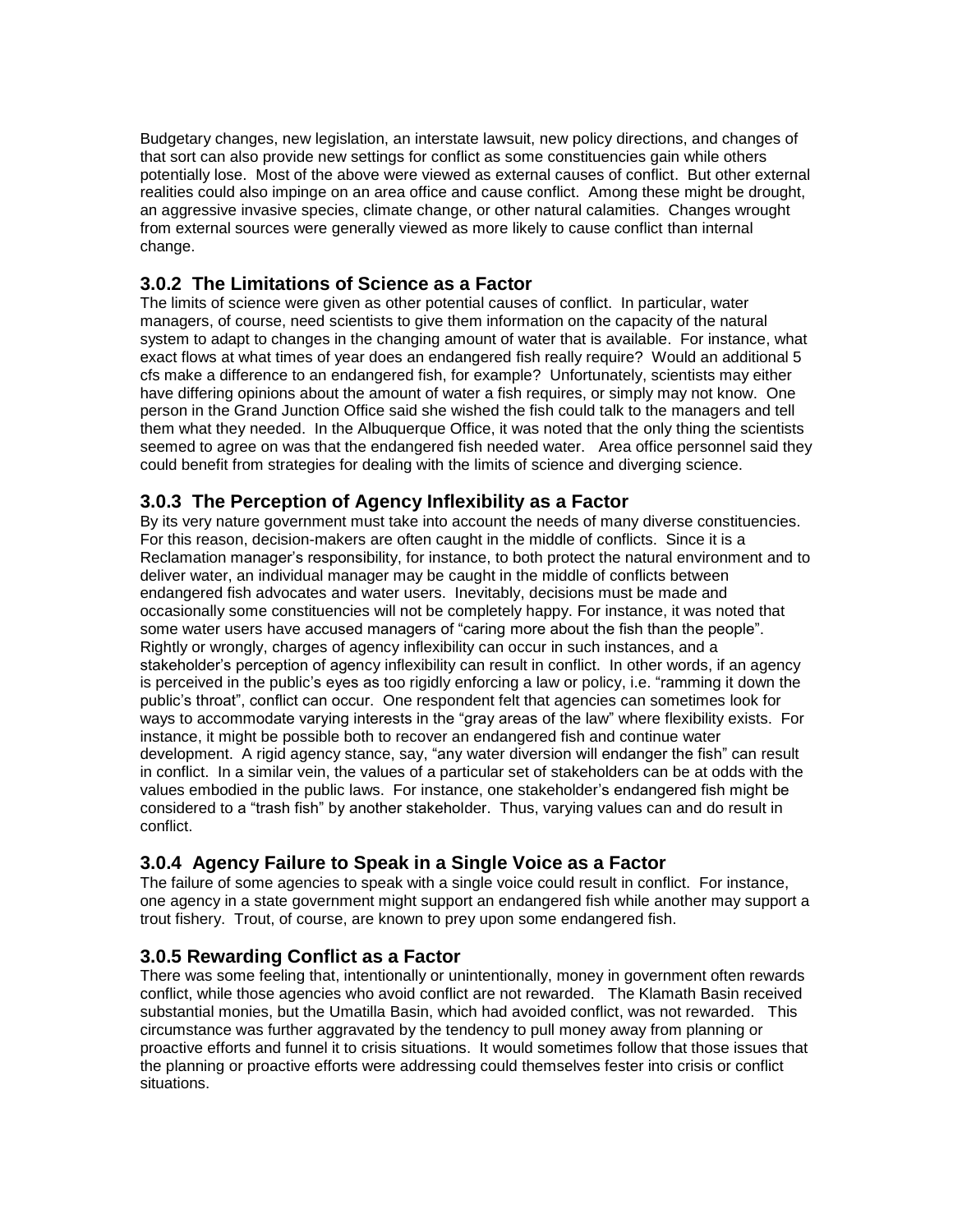## **3.0.6 Stakeholder Scope of Interest as a Factor**

Another source of conflict revolved around stakeholders themselves. Especially during the early stages of a conflict, individual stakeholders or stakeholder groups may see only their own interests. They sometimes fail to see the legitimate needs of many other water users and the legal mandates of various government agencies operating in their basin. Their only focus is on the water they are legally entitled to and not the wider interests of the basin. They do not see themselves as part of a larger community of water users. As time goes on this may change, however, initially at least, their views may be a major source of conflict.

In addition, if certain stakeholders do come to see themselves as part of a greater community, one that may succeed or fail together, they sometimes leave the negotiation process for a variety of reasons. Their replacements may again not see themselves as part of the greater community. Yet another source of conflict was concerned with inclusion and exclusion of stakeholders. It was thought that if a concerted effort is not made to include all stakeholders in a deliberation process, the result can be a failed process. The conventional wisdom was that an excluded user will sometimes angrily appear when success appears close and scuttle the pending agreement.

# **3.0.7 Unclear, Unenforced, or Unenforceable Laws and Policies as a Factor**

Finally, clear and enforceable laws and policies were viewed as essential for avoiding conflict. In the absence of such policies and laws, various interests might attempt to expand their entitlements to resources in ways which could be difficult to counter. It goes without saying, of course, that enforcement requires manpower and equipment. Failure to enforce laws and policies can result in major conflicts. For instance, without strict enforcement a farmer may illegally build a house fronting a canal and then put an illegal bridge over the canal. If she sells her property and homes are built on the land, the illegal bridge cannot easily be removed and the encroachment on the canal cannot easily be reversed. Further, damage to the canal and risks to the health and welfare of the new residents and their children living on the edge of the canal will be constant sources of conflict.

# **3.0.8 Internal Stakeholder Decision Processes as a Factor**

Some stakeholder decision processes require consensus before a stance can be taken and others require majority rule. Where consensus is the rule, prolonged delays can occur, resulting in frustration and conflict. Where majority rules apply, some stakeholders may feel that their interests have been neglected and this, too, can result in conflict.

# **4.0 Successful Approaches for Managing Water Conflict**

In the view of the UC Area Offices, successful management of water conflict requires experienced, competent, empathetic, and fair-minded leaders to manage an inclusive, scientifically sound, and equitable conflict resolution process. Other factors mentioned as leading to successful management of conflict included adequate funding, strict deadlines, legal imperatives, and accurate measurement of depletions.

# **4.0.1 The Importance of Good Leadership**

Good leadership was viewed as vital to good outcomes. In the view of respondents, leaders should be able to remain calm during stormy deliberations. They should speak from principle and not emotion. They should listen respectfully, carefully, and empathetically to stakeholders. They must make it a point to understand the relevant federal, state, and local laws. They must be well versed in the policies of their own agency and those of other agencies. They ought to be technically competent, and also be able to communicate technical information effectively to stakeholders. They must keep meetings running in an orderly, disciplined manner and not allow the voice of one constituency to drown out those of others. They should look for and keep to the moral high ground with a view toward becoming an honest broker in the eyes of those involved.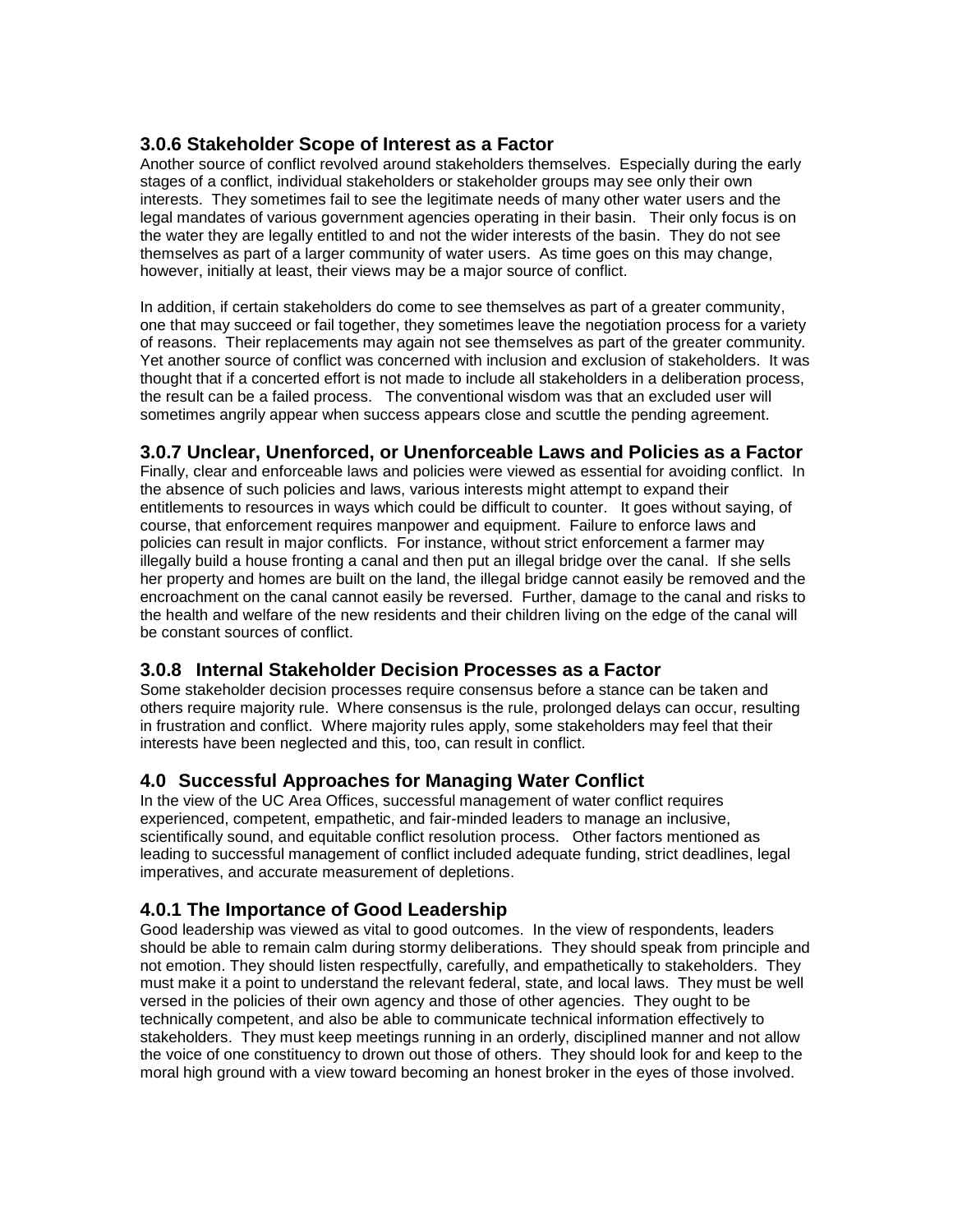## **4.0.2 The Importance of Inclusiveness in Process**

The conflict resolution process described in the area offices can be characterized by inclusiveness, scientific soundness, and fairness. One of the first tasks required of a successful process is inclusiveness. A major effort should be mounted to find and include stakeholders or their representatives. Meetings should be announced well in advance. One office suggested devoting a website to the conflict resolution process. Inclusiveness was viewed as providing each stakeholder an opportunity to have his or her voice heard and, moreover, to have the *satisfaction* of knowing that they had been heard.

Inclusiveness also had the merit of showing everyone in the process that they were part of a larger community of water users, each member of which had his or her own aspirations, rights, and responsibilities. As such, an inclusive process can help individual stakeholders to see the wisdom of cooperating with others. Peer pressure was thought to be another outcome of inclusiveness. For instance, peer pressure can push water users to identify and settle for the amount of water they truly need as opposed to the amount they are entitled to have under the law. Inclusiveness also creates an opportunity for the building of enduring relationships that can be used to tackle not only present water issues, but future ones as well. It also allows water managers to develop a sense of how various constituencies will react to the many types of emerging issues.

Inclusiveness was also viewed as helping to keep local problems local. It was believed that the need to "go Congressional" or "to knock on the governor's door" became less inevitable with an inclusive process. Finally, inclusive processes sometimes evolved into enduring problem solving bodies or institutions that could tackle future water issues in an effective manner.

#### **4.0.3 Addressing Divergent Scientific Viewpoints**

The need for good science in conflict resolutions processes can, of course, be stipulated. However, focus group members spoke about the requirement to address issues of competing science—scientists whose research in a particular basin may indicate contrasting courses of action for water managers. Asking the "dueling" scientists to meet and discuss their research before a meeting sometimes served to mitigate this problem. Having an institution that "made the final decision", after taking into account the contrasting results of scientific research, also helped. In other words, while every scientific view was heard, some institution was given the authority to make the final decision. Again, however, it was important that each scientific viewpoint was heard and taken into account.

When there was no agreement about certain scientific facts in the basin, joint fact finding efforts were thought to be valuable. In this process, stakeholders and scientists are asked to agree on a method in advance and then go into the field together to take measurements. Even with all these efforts, however, it appears that science is limited in what it can accurately say about basin needs, as noted in section 3.0.2. Adaptive management practices were viewed by some participants as a possible remedy in such situations.

In another vein, it was also deemed important to accurately measure how much water was being delivered to stakeholders. This was especially true when depletions could result in jeopardy opinions for endangered fish. Differing perceptions of how much water is being depleted can lead to conflict.

#### **4.0.4 Monetary Requirements**

Successful conflict resolution outcomes were said to frequently require substantial expenditures. In New Mexico, for instance, the state legislature agreed to purchase tens of millions of dollars in water rights to ensure that the state met compact requirements with Texas in the Pecos Basin. Many other activities associated with conflict management also require funding: mapping,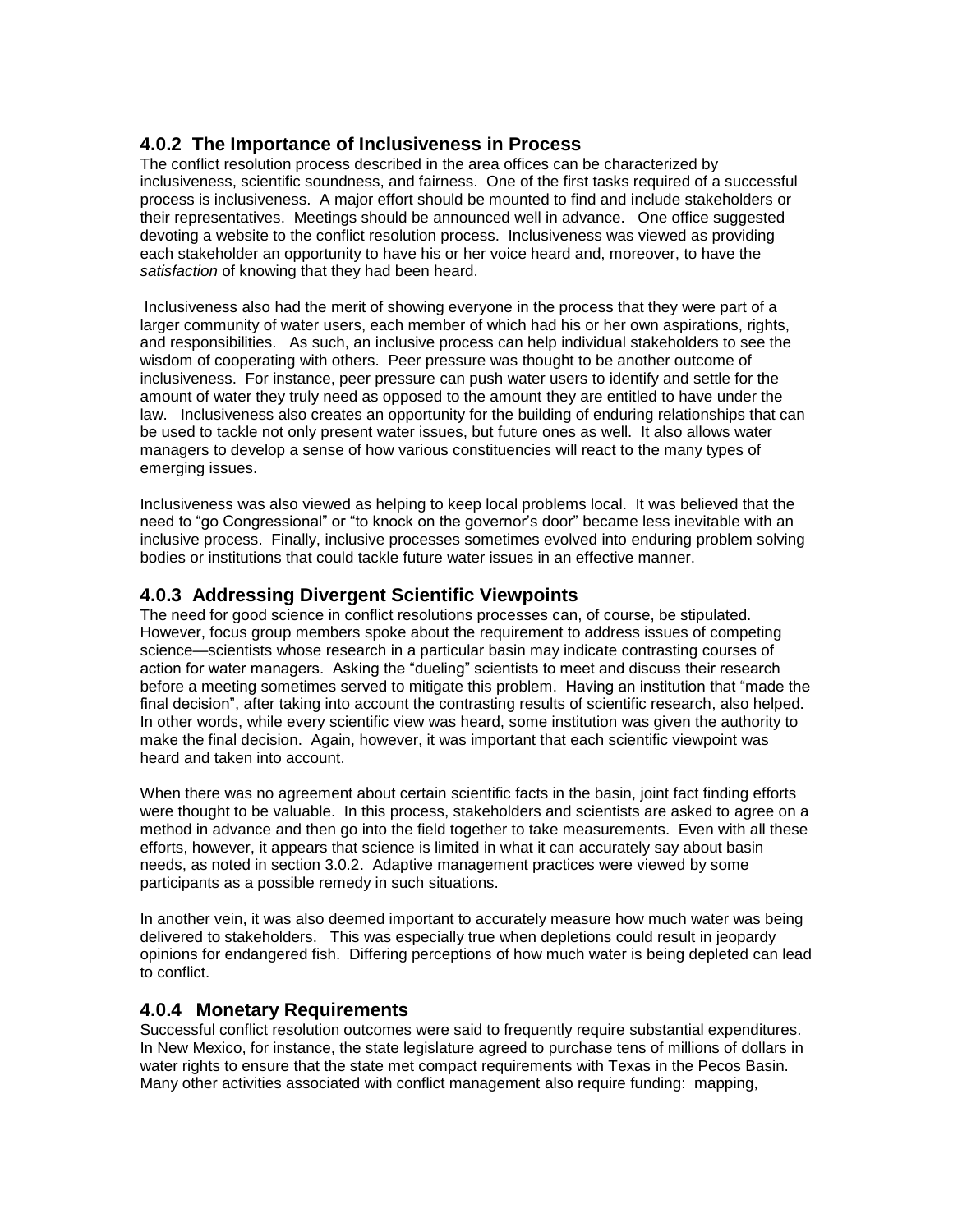scientific analyses, legal fees, training, negotiations, monitoring, travel, and mitigation to name only a few.

### **5.0 Resources Considered Useful for Successful Water Conflict Management**

The resources that area office personnel thought to be useful for successful conflict management may be divided into two categories: (a. those currently available and (b. those requiring research and development to obtain. Among the first were:

- Negotiation training.
- Conflict management training.
- Workshops in which water managers and experts in the field of conflict studies could discuss best practices for detecting and managing conflict.

The second set included:

- Development of tools for coming to grips with and understanding current social and political relations surrounding a potential conflict.
- Tools for monitoring social or political or economic developments real time and related tools for predicting conflict.
- Tools for training stakeholders in effective conflict management processes.
- An ongoing survey of training and other resources that managers had found to be useful.
- Research into the ways that institutions can be made more flexible so that they can manage change when it occurs.
- Case studies of and lessons learned from Reclamation and other water conflict resolution histories (e.g. lessons learned from negotiations with Native Americans, lessons learned from ESA negotiations, lessons learned in adaptive management undertakings, etc.).
- Tools for optimally managing media relations during a water conflict.
- Tools for optimally managing political conditions during a water conflict.

#### **6.0 Recommendations for the Western Water Institutional Solutions Project (WWIS)**

A summary of the WWIS project objectives and methods was provided to each focus group, together with the rationale for conducting institutional research in Reclamation. A complete summary of the work conducted as of the end of FY06 accompanies this report as a separate document.

# **6.0.1 The Rationale for Conducting Institutional Research in Reclamation**

Institutional research on water examines the legal, economic, scientific, social, and other institutions that are parties to water conflict and cooperation. A number of recent publications have endorsed institutional research for water resource management:

- The National Research Council, 2005: *Managing Construction and Infrastructure in the 21st Century Bureau of Reclamation*
- Bureau of Reclamation, 2006: *Managing for Excellence*
- The National Research Council, 2001: *Envisioning an Agenda for Water Resources Research in the 21st Century*
- Department of the Interior, 2006: *Water 2025*
- The White House Office of Science and Technology Policy: *Science and Technology to Support Freshwater Availability in the United States*

Each of these publications has endorsed the idea that institutional research is critically required to come to grips with water supply issues in the American West. Reclamation's Science and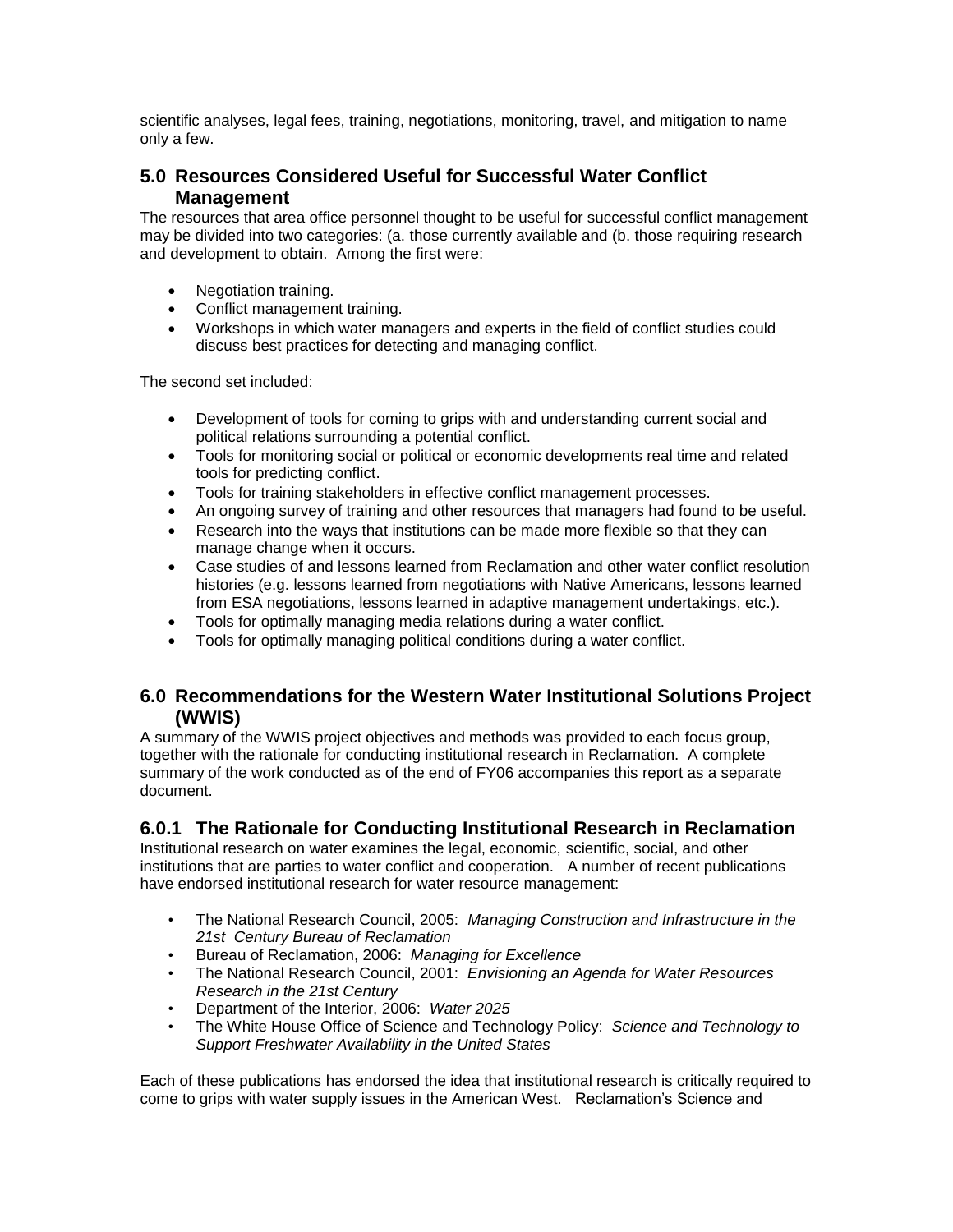Technology Program hosted two workshops in 2006 to support institutional research within the Bureau and it has funded a number of research efforts in this area. One of these is the Western Water Institutional Solutions Project.

## **6.0.1 Overview of the Western Water Institutional Solutions Project**

The WWIS research effort (a. scales historical events derived from legal cases and media accounts on a conflict-cooperation continuum (b. correlates these scaled events with institutional, bio-physical, and socio-economic driving variables, (c. attempts to determine what the indicators conducive to future conflict and cooperation are, (d. conducts case studies to get at the social, economic, and institutional dynamics of water conflict at a more refined scale, (d. develops time lines of conflict and cooperative intensity and associates these with significant and defining events such as the release of a biological opinion, a drought, or a court decision, and (e. is coupled with the Western Water Information Network, a Reclamation-wide geographic information system built to investigate water conflict in the West.

The research goals of the WWIS are:

- To gain a more precise understanding of which factors are conducive to conflict.
- To learn how these relationships differ with the scale of analysis (basin, region, state, national).
- To determine when, where, how, and why conflicts have been averted.
- To discover when and where conflicts have been resurgent.
- To investigate when and where and how they have been resolved.

#### **6.0.2 Area Office Recommendations for the Direction of WWIS Research**

In the summer of 2006, the Upper Colorado Region Leadership Team recommended that the WWIS research team conduct focus groups in the UC Region's area offices to learn how conflict is handled at present, how it's management could be improved, and how and in what form the WWIS research would beneficial to Reclamation water managers. Accordingly, focus groups were conducted. The recommendations of those groups were as follows:

- 1. On the events timeline graphs should include changes of administration, changes in policy direction, the growth and decline of proactive measures, and changes in budget allocation. Most important, correlate changes in budget with conflictive and cooperative events.
- 2. Provide a list of mitigation skills for different phases of the conflict process: initial hostilities, growing awareness of the interests beyond one's own, compromises, and implementation. Provide a training set for stakeholders as well as Reclamation personnel. Provide training as to what tools are useful under what circumstances.
- 3. Perform case studies and events traces at more localized scales of analysis, making use of more localized source materials.
- 4. Determine what, if any, red flags exist to suggest that something is about to go drastically wrong in a conflict-collaboration process.
- 5. Develop predictive tools for conflict and cooperation.
- 6. Revisit the event intensity classification scheme to ensure that event types are being assigned to appropriate intensity levels. In particular, should peaceful demonstrations be accorded the same level of intensity as violent demonstrations?
- 7. Develop strategies to conduct proactive versus reactive policies and activities in a basin.
- 8. Determine if the sample of newspaper articles and legal cases used in the events database was truly representative of the population of water issues in the UC region.
- 9. Use the events database and related procedures to examine particular cases. Determine what changes in the conflict-collaboration process occur as groups come into and go out of process. Determine the influences of local, state, and federal politics on the process.
- 10. Identify "tipping points" in conflict-cooperation timelines. The area offices had a need to recognize a potential disaster or "train wreck" before it happens and a need to know how